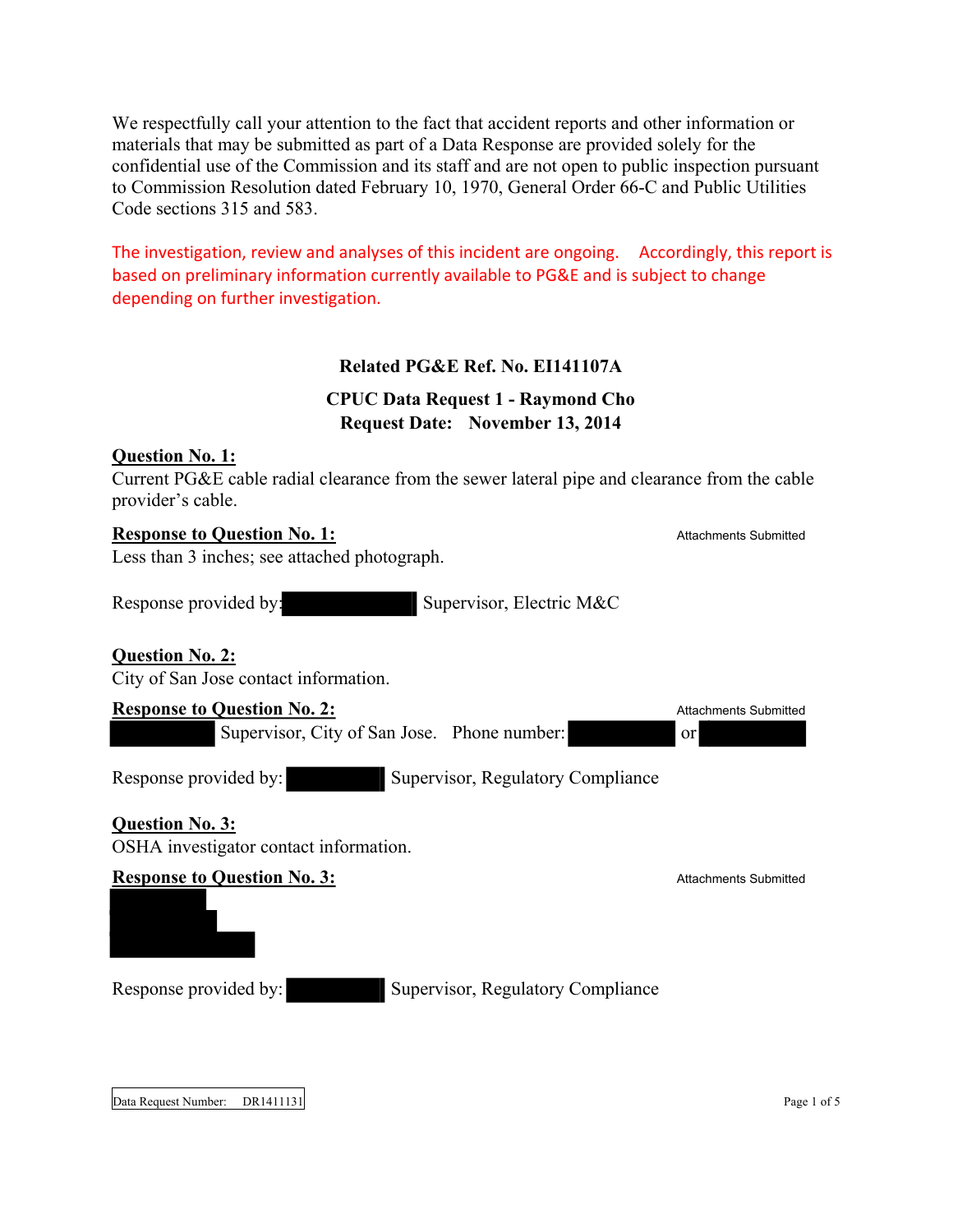| <b>Question No. 4:</b><br>Applicable PG&E locate and marking procedures.                                                                                           |                              |
|--------------------------------------------------------------------------------------------------------------------------------------------------------------------|------------------------------|
| <b>Response to Question No. 4:</b><br>TD-5811P-201 and TD-5811P-202 (Please see attachments).                                                                      | <b>Attachments Submitted</b> |
| Response provided by:<br>Supervisor, Locate & Mark                                                                                                                 |                              |
| <b>Question No. 5:</b><br>Work orders related to locate and mark.                                                                                                  |                              |
| <b>Response to Question No. 5:</b><br>Please see attached USA ticket #452871.                                                                                      | <b>Attachments Submitted</b> |
| Response provided by:<br>Supervisor, Locate & Mark                                                                                                                 |                              |
| <b>Question No. 6:</b><br>Work orders related to the restoration work.                                                                                             |                              |
| <b>Response to Question No. 6:</b><br>See attached EC Notification #109646243.                                                                                     | <b>Attachments Submitted</b> |
| Response provided by:<br>Sr. Compliance Specialist, Regulatory Compliance                                                                                          |                              |
| <b>Question No. 7:</b><br>Training records for the employee who was sent to locate PG&E facilities.                                                                |                              |
| <b>Response to Question No. 7:</b><br>Please see the attached training records for employee.                                                                       | <b>Attachments Submitted</b> |
| Supervisor, Locate & Mark<br>Response provided by:                                                                                                                 |                              |
| <b>Question No. 8:</b><br>Do PG&E employees take a training course for locating and marking underground facilities? If<br>so, which course?                        |                              |
| <b>Response to Question No. 8:</b><br>Yes, All new Locate & Mark employees complete a 40 hour ride along prior to attending OQ 05-<br>01 (Locate & Mark Training). | <b>Attachments Submitted</b> |
| Supervisor, Locate & Mark<br>Response provided by:                                                                                                                 |                              |
| <b>Question No. 9:</b><br>Name and employer of the injured party. If a contractor, please provide their contact<br>information.                                    |                              |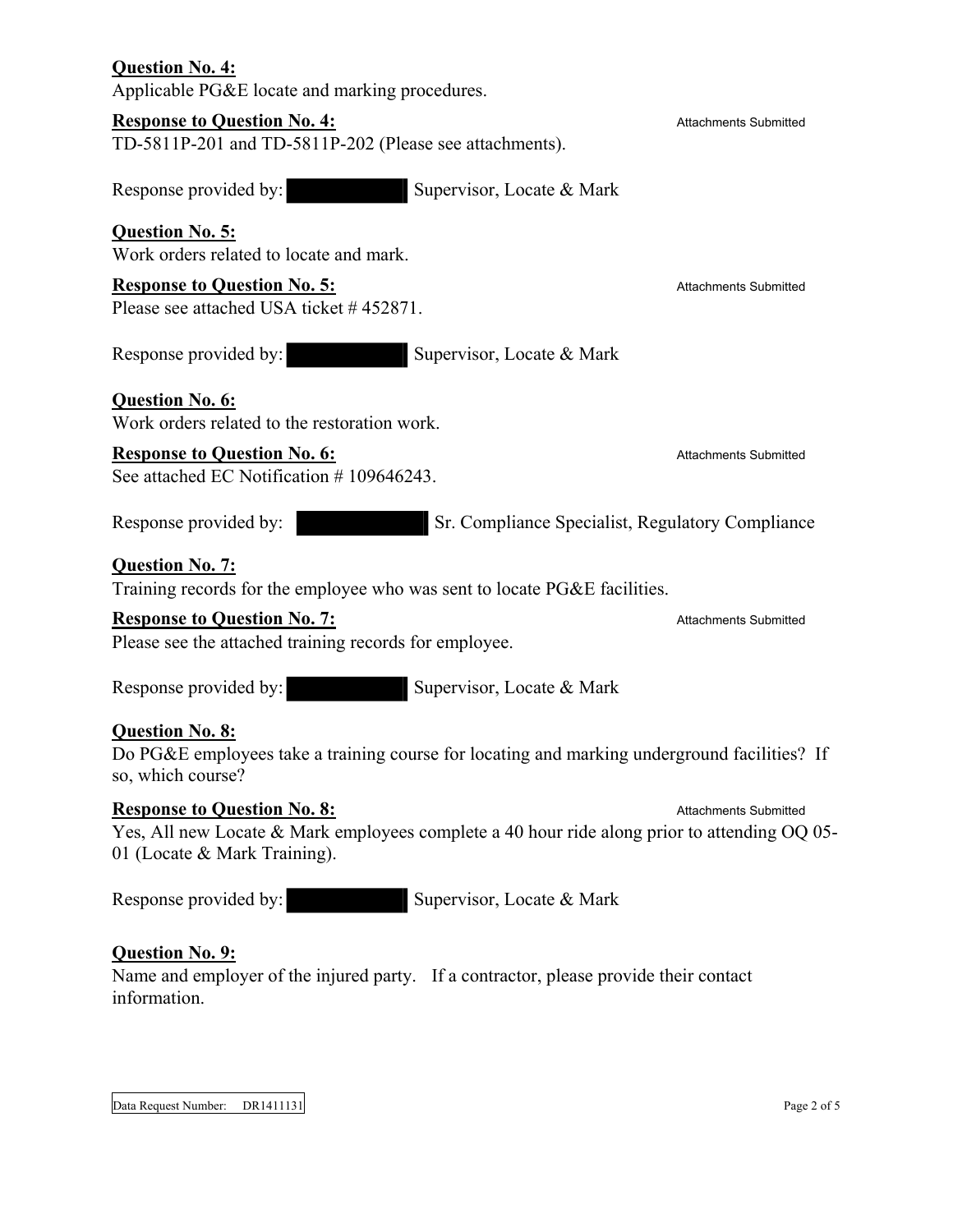#### **Response to Question No. 9:** Attachments Submitted Injured Employee Name: Injured Party Employer: City of San Jose (see response to question 2 for Supervisor information)

Response provided by: Supervisor, Regulatory Compliance

## **Question No. 10:**

Where was the injured party taken for treatment? How long was he/she hospitalized? (provide dates and times)

#### **Response to Question No. 10:** Attachments Submitted

The injured party was taken to Valley Medical Center for treatment. He was hospitalized for one night on 11/7/14.

Response provided by: Investigator, Claims

# **Question No. 11:**

What types of injuries were sustained and where on his/her body?

## **Response to Question No. 11:** Attachments Submitted

The City of San Jose employee witness, reported that sustained burns to his face and arms.

Response provided by: Investigator, Claims

# **Question No. 12:**

Why were electric cables not marked by PG&E?

## **Response to Question No. 12:** Attachments Submitted

When attempting to locate the underground electric facilities identified on plat map the locater received weak signals as noted on the attached USA ticket. Additionally, the locator believed that all PG&E electric facilities were installed and located in a joint trench. However, the line that was struck was located approximately 8 feet, west of the joint trench. The locater was unaware the line existed at the location of where the strike occurred.

Response provided by: Supervisor, Locate & Mark

## **Question No. 13:**

Can PG&E confirm that a reciprocating saw (sawzall) was used to cut the cable? From where did PG&E source this information?

Data Request Number: DR1411131 Page 3 of 5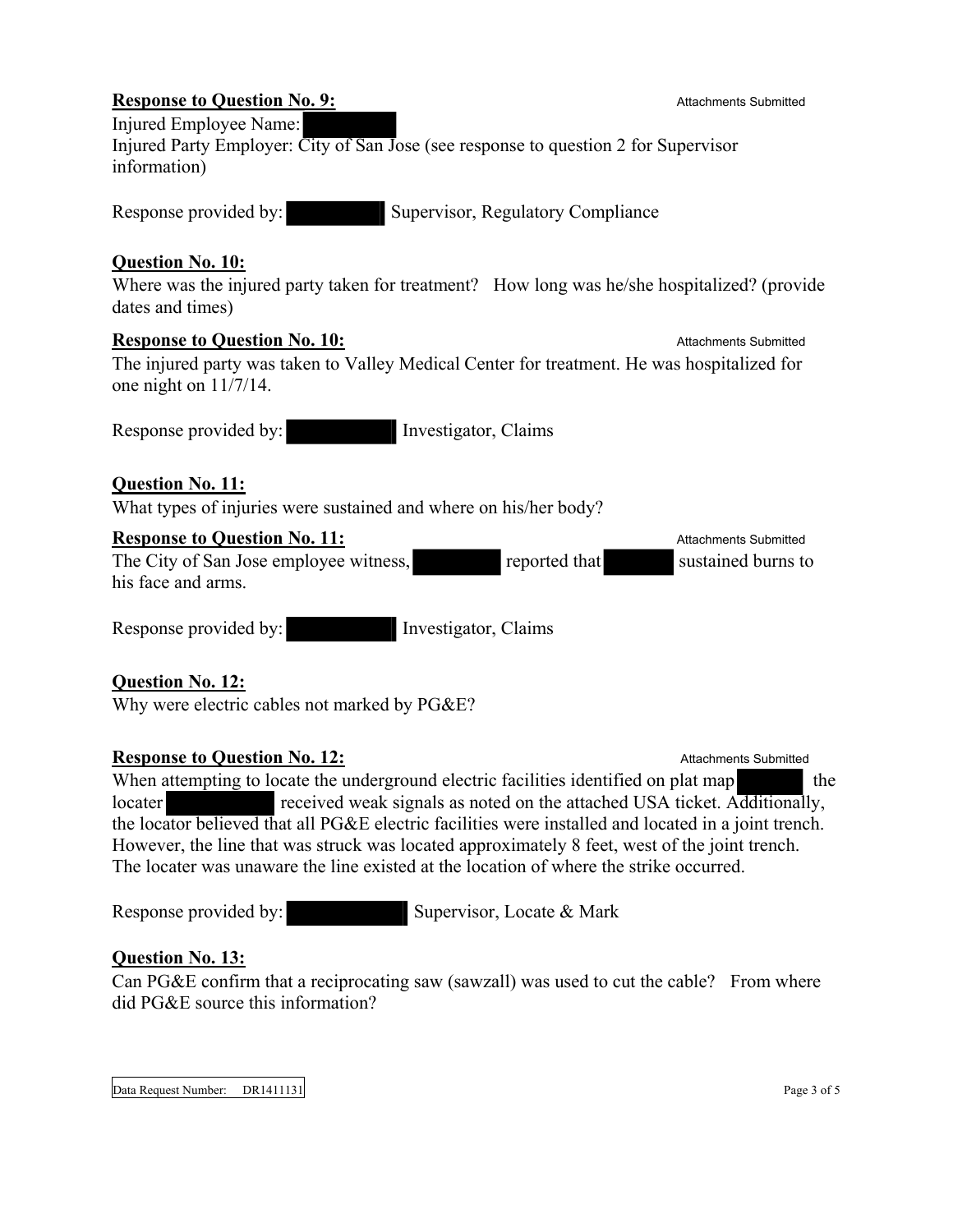#### **Response to Question No. 13:** Attachments Submitted Construction No. 13:

A battery operated saw was used to cut the cable per the City of San Jose employee/witness The saw was still in the trench. See photographs attached for question 16.

Response provided by: Investigator, Claims

## **Question No. 14:**

Why was the injury not reported to the CPUC on the day of the incident or the day after?

#### **Response to Question No. 14:** Attachments Submitted Construction of the Attachments Submitted

PG&E did not have confirmation of in-patient hospitalization for the injured party on the day of the incident (or the day after). PG&E followed up several times with the City of San Jose. On Wednesday November 12, 2014, at approximately 1130 to 1200 hours, PG&E was notified by a voicemail from (Supervisor representing the City of San Jose) that the injured party was hospitalized overnight on the day of the incident. PG&E reported this incident to the CPUC on November 12, 2014 at 1230 hours; within one hour of confirming the injury criterion.

Response provided by: Supervisor, Regulatory Compliance

## **Question No. 15:**

As a result of the incident, how many customers sustained an outage and for how long?

#### **Response to Question No. 15:** Attachments Submitted

There was a momentary outage affecting 5,718 customers at 1320 hours and at same time there was a sustained outage to 635 customers for a total of 6353 customers being affected. Total combined outage duration was 10 hours and 19 minutes.

5,718 customers were restored by automatics at 1322 hours. 616 customers were restored by 1623 hours.

Remaining 19 customers were restored by 2339 hours.

Response provided by: Supervisor, Central Coast Control Center

# **Question No. 16:**

Provide additional PG&E photos and investigative reports related to this incident.

# **Response to Question No. 16:** Attachments Submitted Contact Attachments Submitted

Photos and privileged preliminary report attached.

Response provided by: Investigator, Claims

Data Request Number: DR1411131 Page 4 of 5